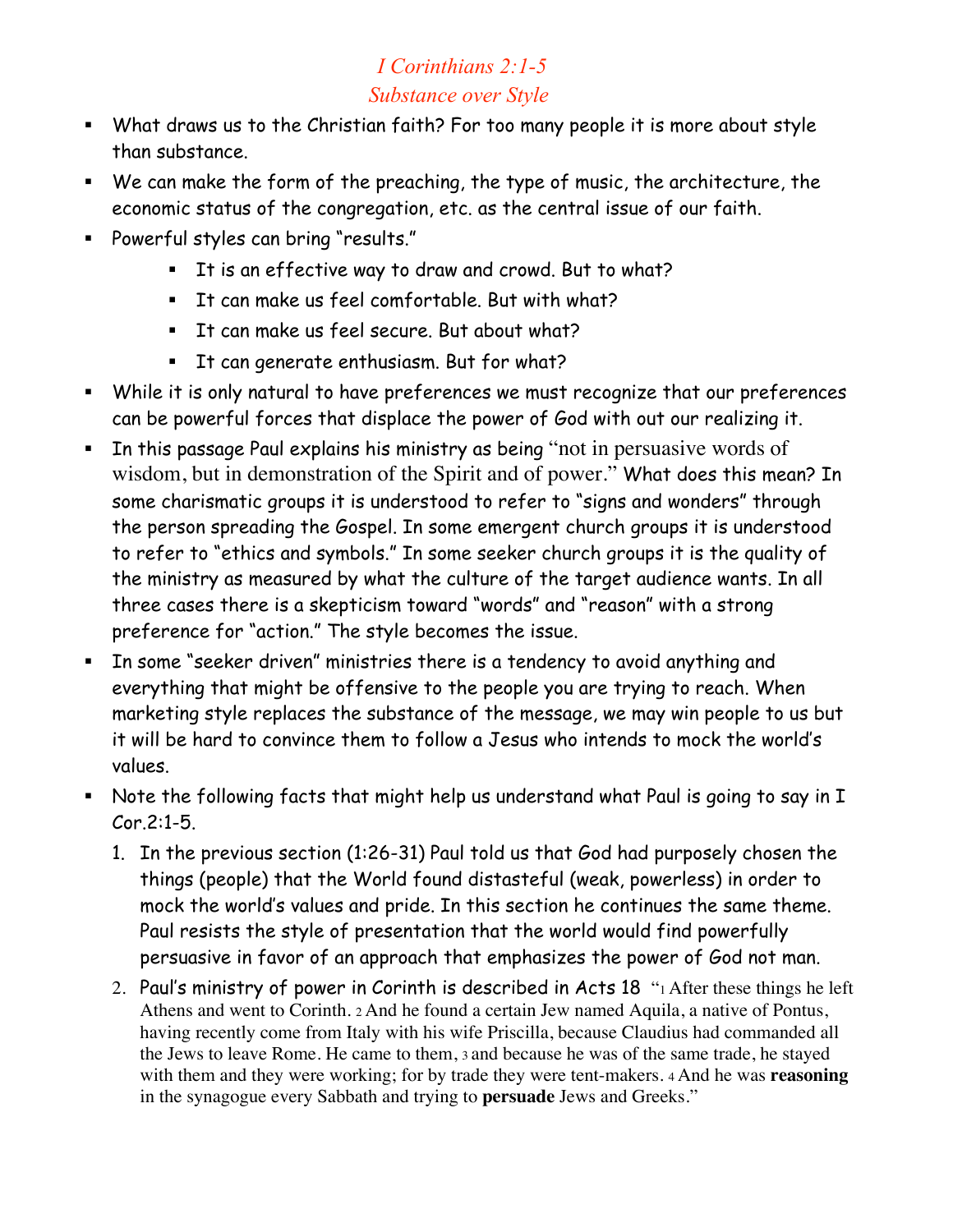There is no indication that Paul used "signs and wonders" in Corinth except to authenticate his apostleship (II Cor.12:12) "The signs of a true apostle were performed among you with all perseverance, by **signs and wonders and miracles**."

- 3. Paul's teaching about power in I Corinthians 1 makes it clear that while others looked for "signs" he was preaching the "Word of the Cross" as the "power of God."
- 4. The word "demonstration" in verse 4 comes from a Greek term (apodeiknumi) which means "to show forth" or "to point out."
- 5. In Philippians 3 Paul identifies the power of God with the resurrection of Christ. "10 that I may know Him, and the power of His resurrection and the fellowship of His sufferings, being conformed to His death."
- 6. In Galatians 1 Paul makes it clear that the substance not the style or the message is the issue. No matter how attractive another message (gospel) might be, it is not to be received. "6 I am amazed that you are so quickly deserting Him who called you by the grace of Christ, for a different gospel; 7 which is {really} not another; only there are some who are disturbing you, and want to distort the gospel of Christ. 8 But even though we, or an angel from heaven, should preach to you a gospel contrary to that which we have preached to you, let him be accursed. 9 As we have said before, so I say again now, if any man is preaching to you a gospel contrary to that which you received, let him be accursed. 10 For am I now seeking the favor of men, or of God? Or am I striving to please men? If I were still trying to please men, I would not be a bond-servant of Christ."

## **A. Paul's message avoided the style of the world's power.**

I Corinthians 2 "1 And when I came to you, brethren, I did not come with superiority of speech or of wisdom (wise and persuasive words), proclaiming to you the testimony (mystery) of God. 2 For I determined to know nothing among you except Jesus Christ, and Him crucified"

- 1. Paul's style was deliberately intended to mock the world's values not indorse them.
- 2. We must ask ourselves What has attracted us to Christianity? Is it the world's values packaged as the gospel – (it makes me feel good, look good, and do well)?
- 3. Paul's message centered on what God had done in Christ on the Cross.

## **B. Paul's message avoided bringing attention to his personal power (style).**

I Corinthians 2 "3 And I was with you in weakness and in fear and in much trembling. 4 And my message and my preaching were not in persuasive words of wisdom, but in demonstration of the Spirit and of power."

- 1. Paul's power was not in his cleverness, nor in his intellect.
- 2. Paul's power was in the acts of God in history death and resurrection of Christ.

## **C. Paul's message called for faith, not in style (worldly wisdom) but in what God had done in Christ.**

I Corinthians 2 "5 that your faith should not rest on the wisdom of men, but on the power of God."

1. God's power is displayed in Christ.